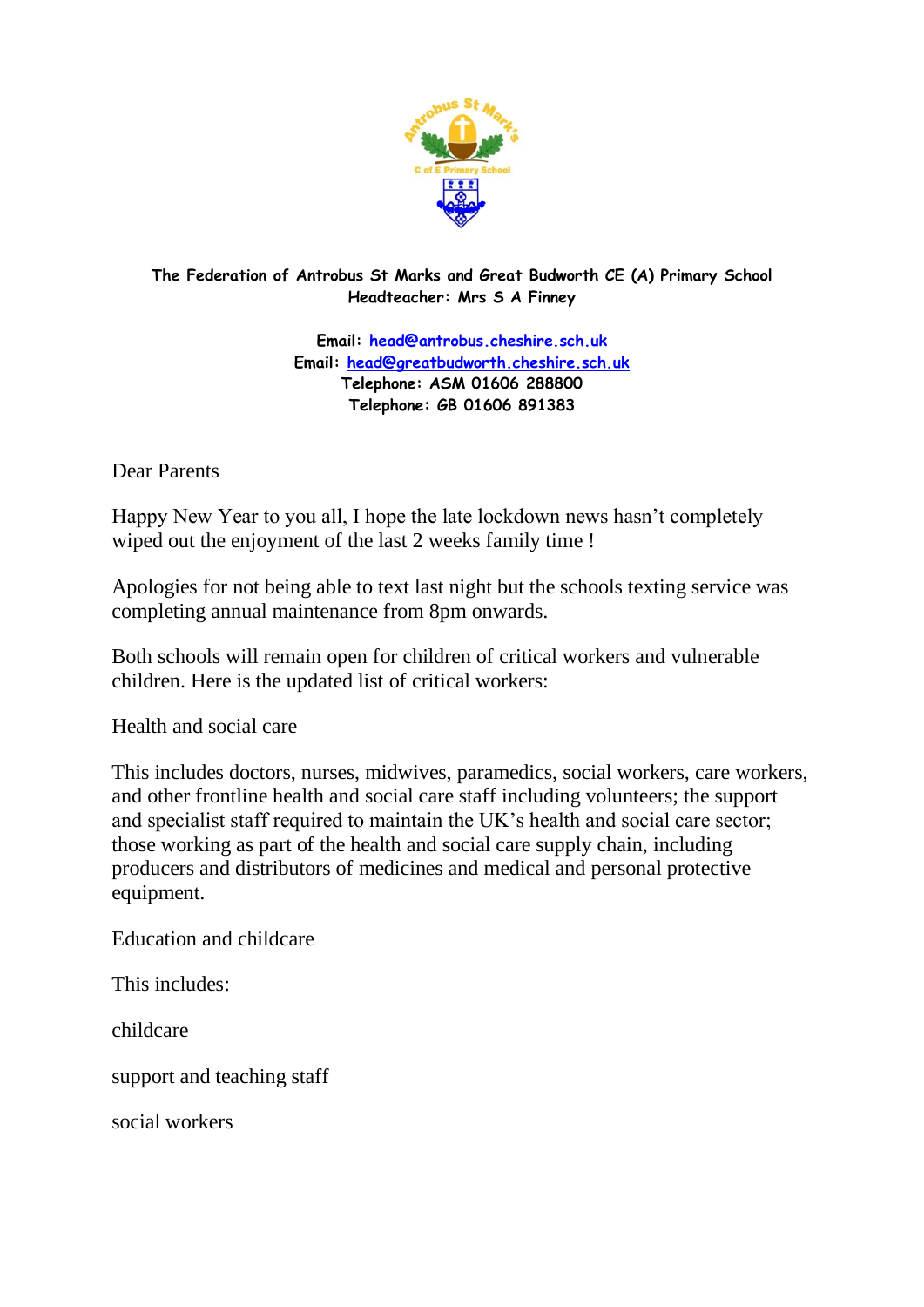specialist education professionals who must remain active during the coronavirus (COVID-19) response to deliver this approach

Key public services

This includes:

those essential to the running of the justice system

religious staff

charities and workers delivering key frontline services

those responsible for the management of the deceased

journalists and broadcasters who are providing public service broadcasting

Local and national government

This only includes those administrative occupations essential to the effective delivery of:

the coronavirus (COVID-19) response, and the delivery of and response to EU transition

essential public services, such as the payment of benefits and the certification or checking of goods for import and export (including animal products, animals, plants and food), including in government agencies and arms length bodies

Food and other necessary goods

This includes those involved in food:

production

processing

distribution

sale and delivery

as well as those essential to the provision of other key goods (for example hygienic and veterinary medicines)

Public safety and national security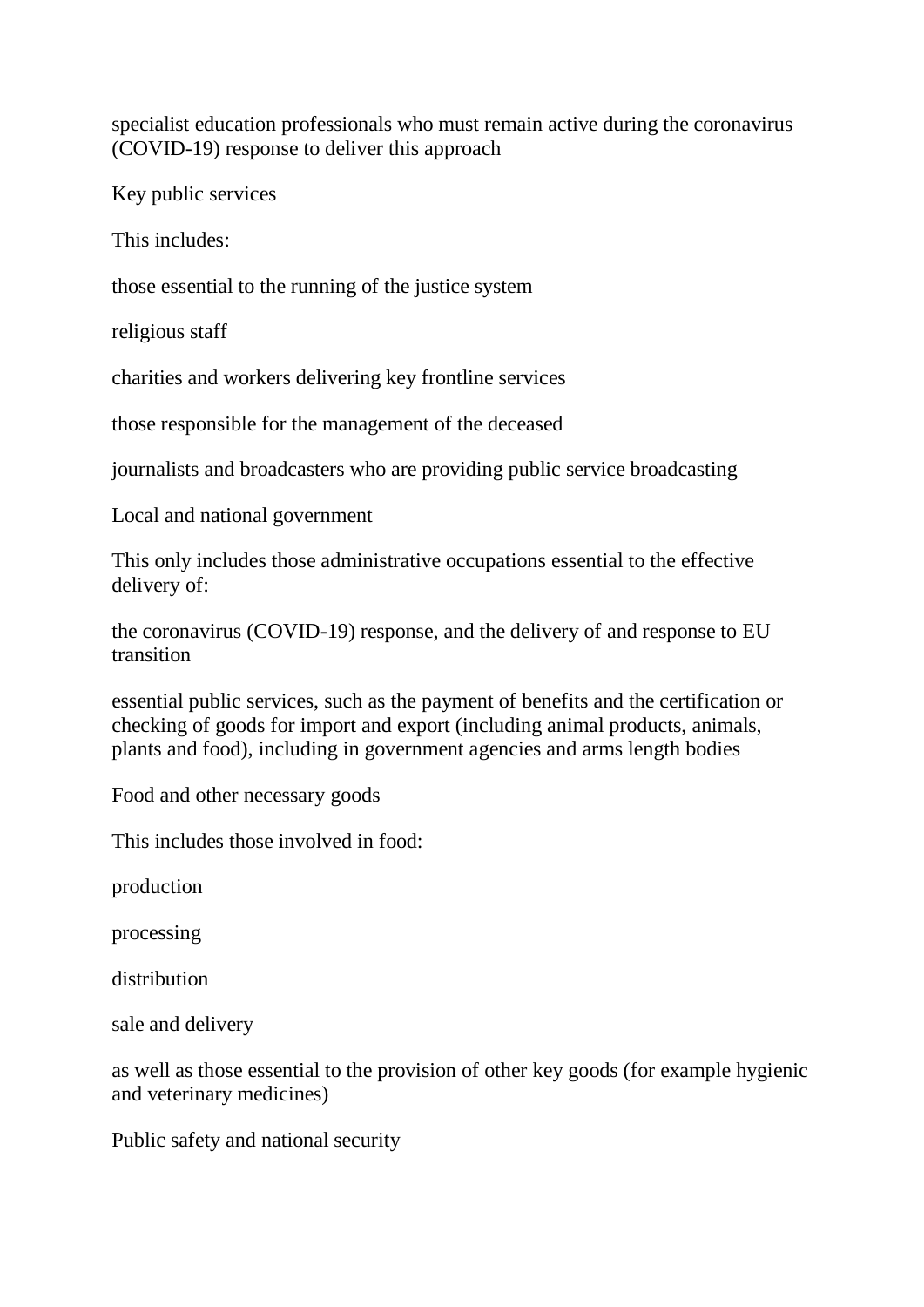This includes:

police and support staff

Ministry of Defence civilians

contractor and armed forces personnel (those critical to the delivery of key defence and national security outputs and essential to the response to the coronavirus (COVID-19) outbreak and EU transition)

fire and rescue service employees (including support staff)

National Crime Agency staff

those maintaining border security, prison and probation staff and other national security roles, including those overseas

Transport and border

This includes those who will keep the air, water, road and rail passenger and freight transport modes operating during the coronavirus (COVID-19) response and EU transition, including those working on transport systems through which supply chains pass and those constructing or supporting the operation of critical transport and border infrastructure through which supply chains pass.

Utilities, communication and financial services

This includes:

staff needed for essential financial services provision (including but not limited to workers in banks, building societies and financial market infrastructure)

the oil, gas, electricity and water sectors (including sewerage)

information technology and data infrastructure sector and primary industry supplies to continue during the coronavirus (COVID-19) response

key staff working in the civil nuclear, chemicals, telecommunications (including but not limited to network operations, field engineering, call centre staff, IT and data infrastructure, 999 and 111 critical services)

postal services and delivery

payments providers

waste disposal sectors